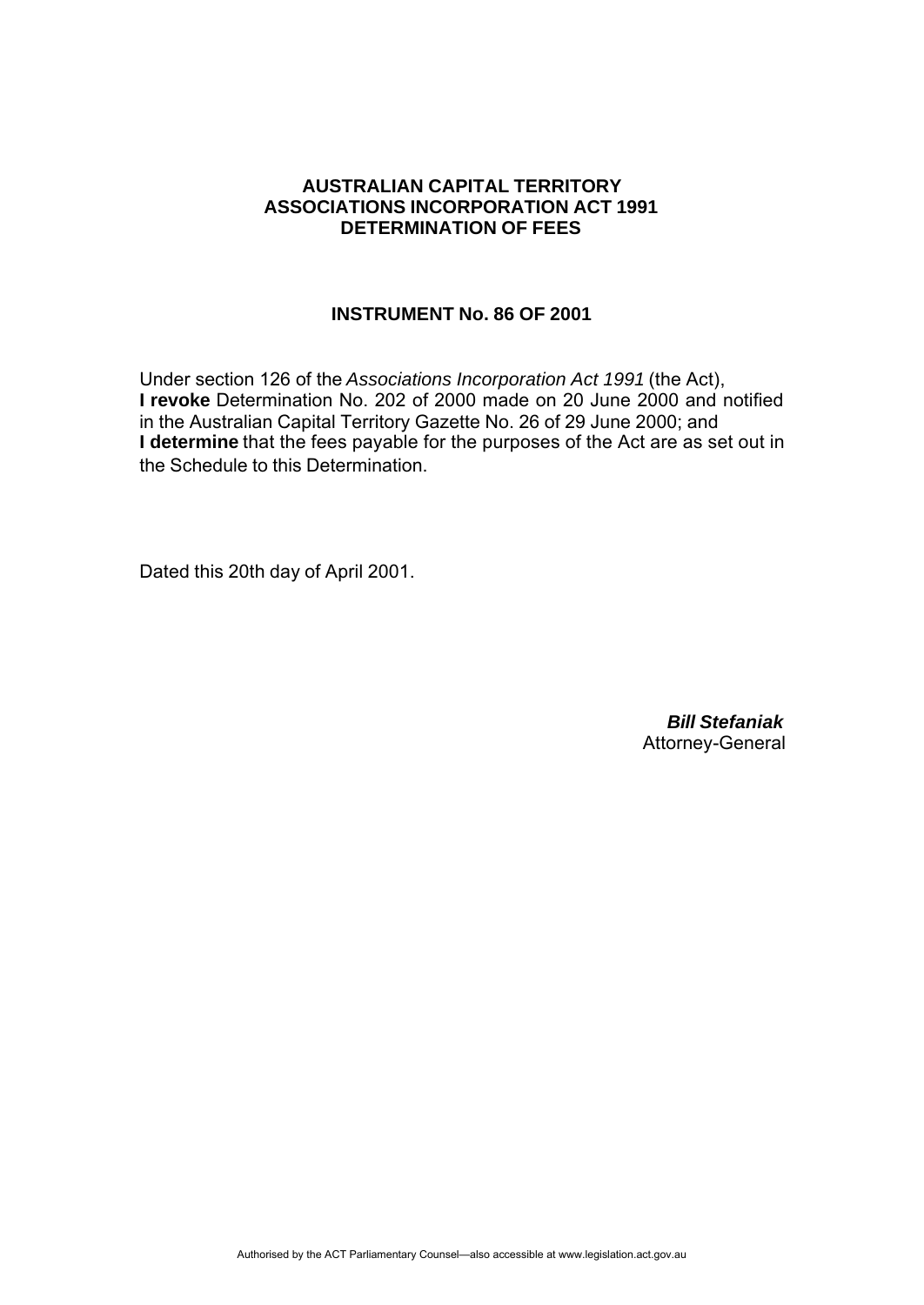## **SCHEDULE TO DETERMINATION No. 86 OF 2001**

| <b>Item</b> | Matter in respect of which a determined fee is<br>payable in accordance with section 125 of the Act                                                                                                                                            | <b>Amount</b><br>payable |
|-------------|------------------------------------------------------------------------------------------------------------------------------------------------------------------------------------------------------------------------------------------------|--------------------------|
| 1           | For incorporation of an association and issue of a<br>certificate of incorporation by the Register-General                                                                                                                                     | .\$109                   |
| 2           | For amalgamation of 2 or more incorporated associations<br>and issue of a certificate of incorporation by the                                                                                                                                  |                          |
| 3           | For inspection or search, under section 11, of a register<br>or document kept by the Registrar-General where the<br>register or document is kept in paper form\$18                                                                             |                          |
| 4           | For inspection or search, under section 11, of a register<br>or document kept by the Registrar-General where<br>the register or document is kept in electronic form and a<br>copy of the electronic record is made for the purpose of          |                          |
| 5           | For the issue by the Registrar-General of a document or                                                                                                                                                                                        |                          |
| 6           | For lodgement of an application for the reservation of a name                                                                                                                                                                                  | .\$25                    |
| 7           | For lodging, under section 59, a notice of appointment of<br>a public officer or for lodging, under section 59, a notice of                                                                                                                    |                          |
| 8           | For lodging, under section 62, a notice of a person<br>becoming a committee member, or of an office of a committee<br>member becoming vacant or of a member of a committee                                                                     |                          |
| 9           | For lodgment, under section 59, of a notice of appointment<br>of a public officer or for lodging a notice of the change of<br>address of a public officer more than 1 month after the<br>appointment or change of address (late lodgement)\$25 |                          |

page 1